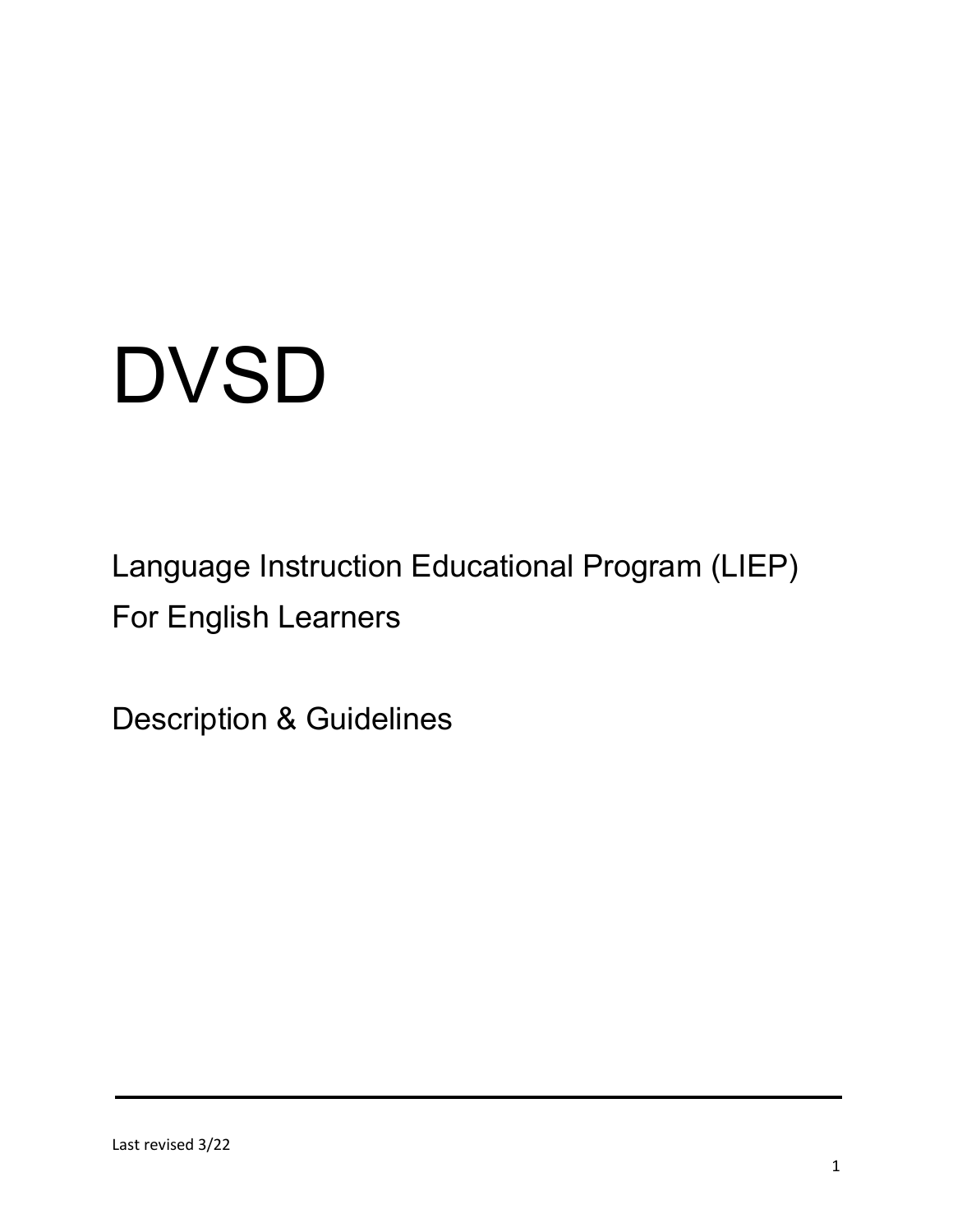# Table of Contents

# TITLE PAGE NUMBER

|                                                           | 3  |
|-----------------------------------------------------------|----|
|                                                           | 3  |
|                                                           | 3  |
|                                                           | 6  |
|                                                           | 6  |
|                                                           | 7  |
|                                                           | 8  |
| Alternative Education for Disruptive Youth Program (AEDY) | 10 |
|                                                           | 11 |
|                                                           | 11 |
|                                                           | 11 |
|                                                           | 12 |
|                                                           | 14 |
|                                                           | 15 |
|                                                           | 15 |
|                                                           | 16 |
|                                                           | 17 |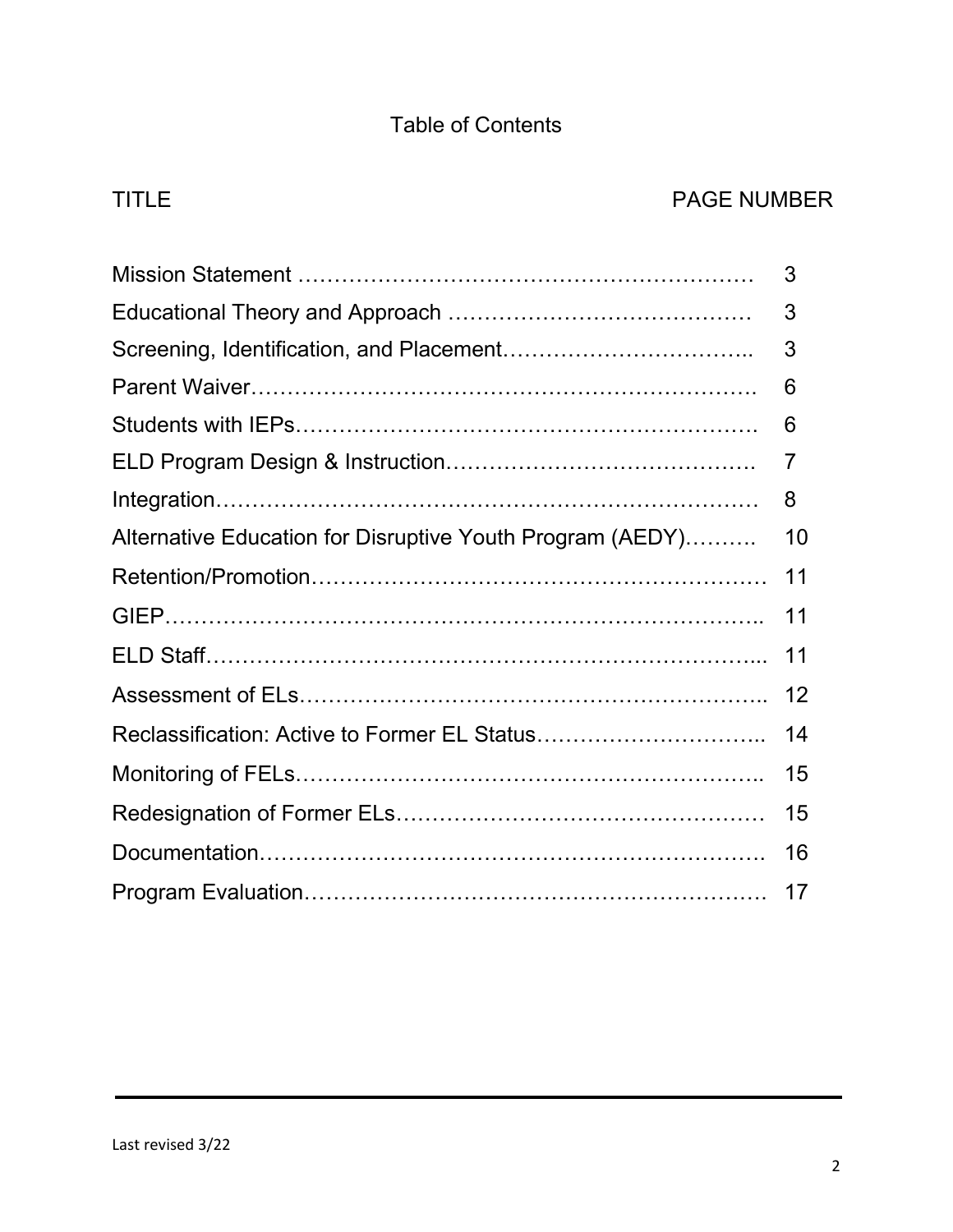#### Mission Statement

The mission of the LIEP at the Delaware Valley School District (DVSD) is to provide support and intensive instruction in English to English Learners (ELs) which will enable them to become successful in the classroom, school environment, and the community at large.

#### Educational Theory and Approach

All students of the Delaware Valley School District (DVSD) may be eligible for English language development (ELD) services if they meet one of the following criteria:1) their first language spoken is a language other than English; 2) they come from a home where a language other than English is spoken; or 3) they speak a language other than English.

#### **Screening, Identification, and Placement**

Upon entrance into the DVSD, all students, including foreign exchange students, will be given a home language survey (HLS) to be completed by a parent/guardian at the time of registration. Interpreting and translation services will be provided by Transperfect in conjunction with Colonial Intermediate Unit 20 (IU 20), as necessary. The person responsible for registering students will distribute and collect the HLS during the enrollment process. He/she will then send a copy of all home language surveys to the ELD chairperson for record keeping.

Once the registration packet is received at the assigned school, if the answers to any of the questions on the home language survey indicate a language other than English, the school's office staff and/or guidance counselor will forward a copy to the building's ELD teacher. The original HLS will be kept in the student's permanent file. The building's or program's ELD teacher will complete the appropriate EL identification procedure.

The EL identification procedure – Pre K or the EL identification procedure - Grades K-12 will then be conducted accordingly by the trained ELD staff member. The EL identification procedure begins with a family interview. An interpreter may be necessary to conduct the family interview. The responses to the family interview will determine if additional steps are necessary. If the results of the family interview determine that the second language exposure/use at home is significant, a review of the student's academic records will follow, if available, from the previous schooling. This will help determine if the student has sufficient English proficiency to benefit from instruction in English without specialized supports or accommodations. Acceptable evidence may include scores from standardized summative or interim tests in English, passing grades for core content classes conducted in English, and/or work samples. However, if the student has an individualized education program (IEP), or is suspected of having a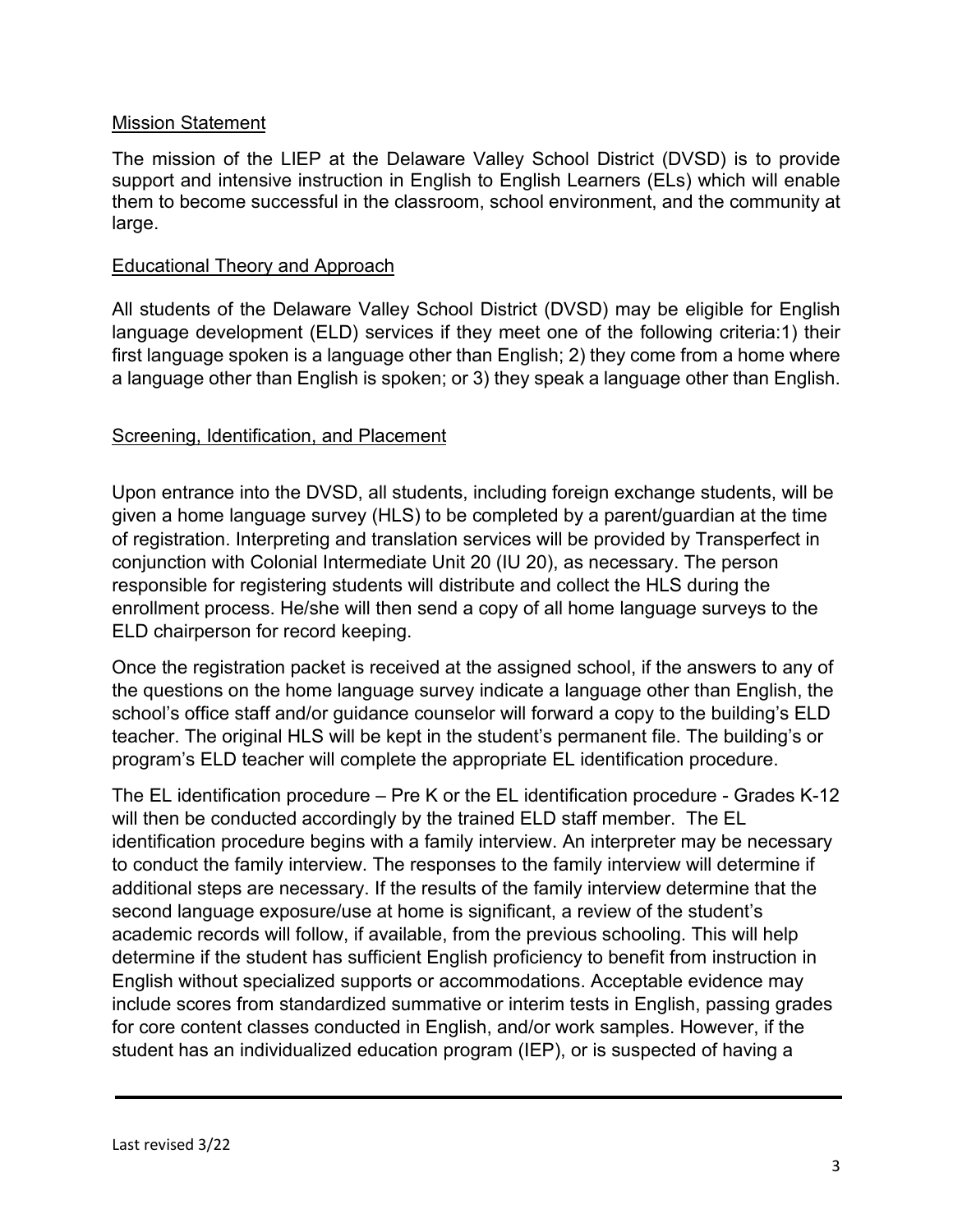disability, please see Appendix A of the EL identification procedure before proceeding with the review of the academic records.

The results of the initial steps in this procedure will determine if further screening is required to determine the student's English proficiency in speaking, listening, reading, and writing. If, during the family interview, the parent/guardian is unreachable after a minimum of three attempts by the ELD teacher and there are no prior academic records available, thereby making the family interview unable to be utilized due to a lack of response from the parent/guardian, the appropriate screener tool will be administered in accordance with the EL identification procedure.

Following the family interview, if the student's academic records are not available or it is determined that further screening is necessary, the following screeners will be administered and scored by the WIDA certified ELD teacher. All ELD teachers must certify or recertify annually on the WIDA assessments to be administered that current school year.

WIDA SCREENER FOR KINDERGARTEN

# **Kindergarten & 1st Semester First Grade Students:**

The WIDA Screener for Kindergarten is an English language proficiency screening test designed to help the educators identify incoming kindergarten students as English learners (ELs). As a screener, rather than a summative or progress assessment, it is designed to be administered to students, only one time, as part of the process of assigning English learner status. Screening is one component of a comprehensive, standards-driven, system that supports the teaching and learning of multilingual students. WIDA Screener for Kindergarten is an individually administered paper-and-pencil test, which is divided into three sections: a listening & speaking section that can function alone as an oral language test, a writing section, and a reading section.

**For first semester Kindergarten:** Assess oral language, using the K Screener, an oral language composite below 5.0 identifies the student as an EL.

**For second semester Kindergarten:** Assess all four domains using the K Screener, an oral language composite below 5.0 and a literacy composite below 4.2 identifies the student as an EL.

**For first semester, first grade students:** Assess all four domains using the K Screener, an overall composite proficiency level below 5.0 identifies the student as an EL.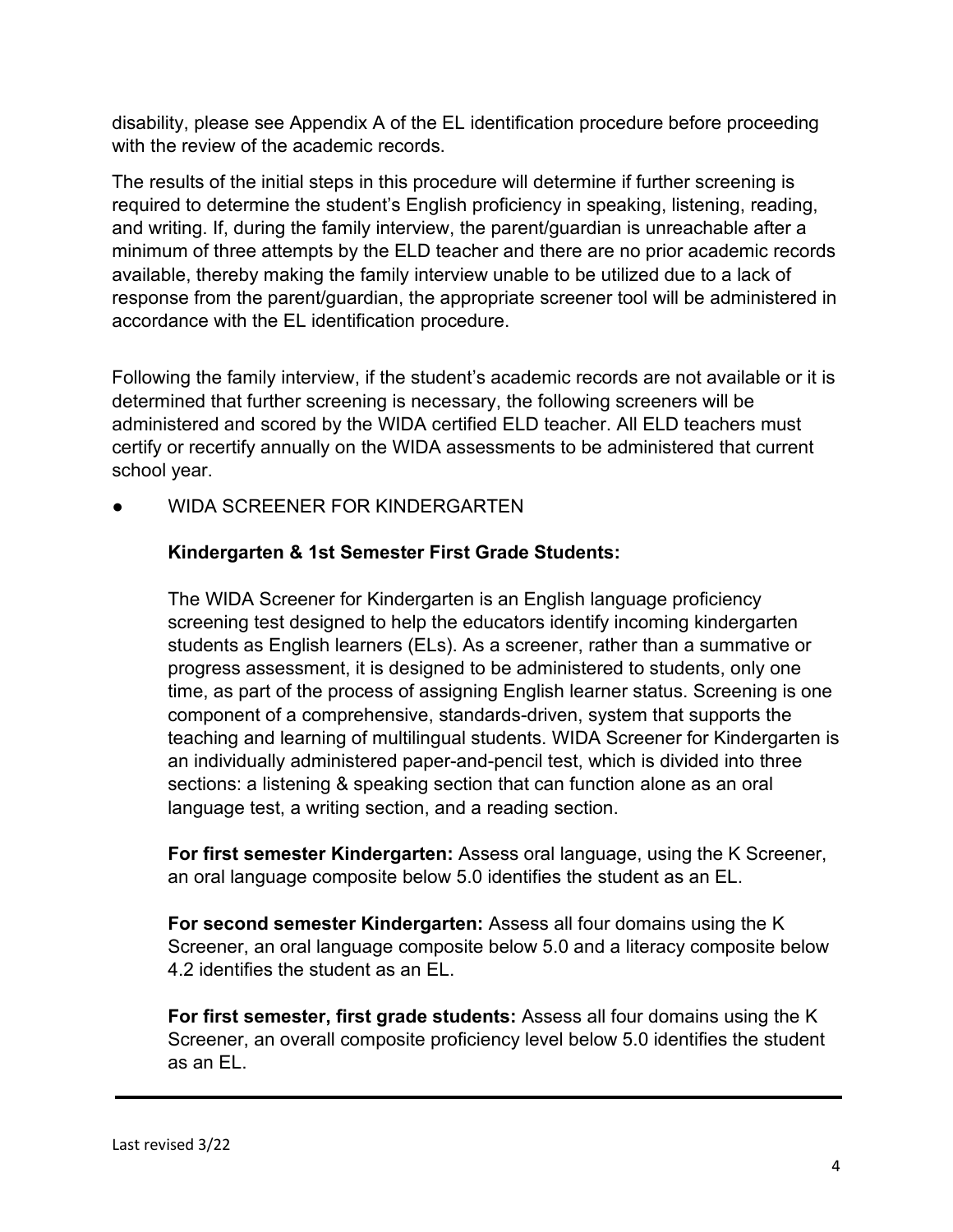# WIDA SCREENER ONLINE

WIDA Screener Online is an English language proficiency screener test given for incoming students in grades 1–12 to determine whether they qualify for English language support services.

WIDA Screener Online is an assessment designed to provide an initial measure of a student's English language proficiency. The purpose of this assessment is to aid educators in making decisions and help them identify whether a student is a candidate for English language support services. WIDA Screener Online should be considered as only one element in the decision-making process of identifying a student as an EL. This decision needs to be supported by evidence, such as previous schooling in English or another language, recommendations from previous teachers, the child's home language survey, or any of the recommended or required criteria as determined by the state and district.

**For students second semester, first grade through grade 12**: An overall composite proficiency level below 5.0 identifies a student as an EL.

The DVSD does not screen for native language proficiency since screening instruments are not available as suggested in STEP 6 of the EL identification procedure.

Included in the EL identification procedure is the determination if the student has limited or interrupted formal education as stated in STEP 7. A student may be identified as limited or interrupted formal education (LIFE) using the criteria below:

- Is enrolling after grade two, AND
- Has a literacy score of less than 3.5 on the W-APT, MODEL Screener, or WIDA Screener, AND
- Has at least two fewer years of age-appropriate schooling than his peers or has disenrolled from U.S. schools to enroll in schools in other countries (including Puerto Rico) more than two times in the past four years, AND
- Has limited encoding/decoding skills in the native language (as indicated by family interview and/or native language measures and/or review of academic records and/or local measures)

The results of the EL Identification Procedure will be given to the appropriate guidance counselor for appropriate placement, scheduling, and documentation. The results of this determination will also be indicated in the district SIS.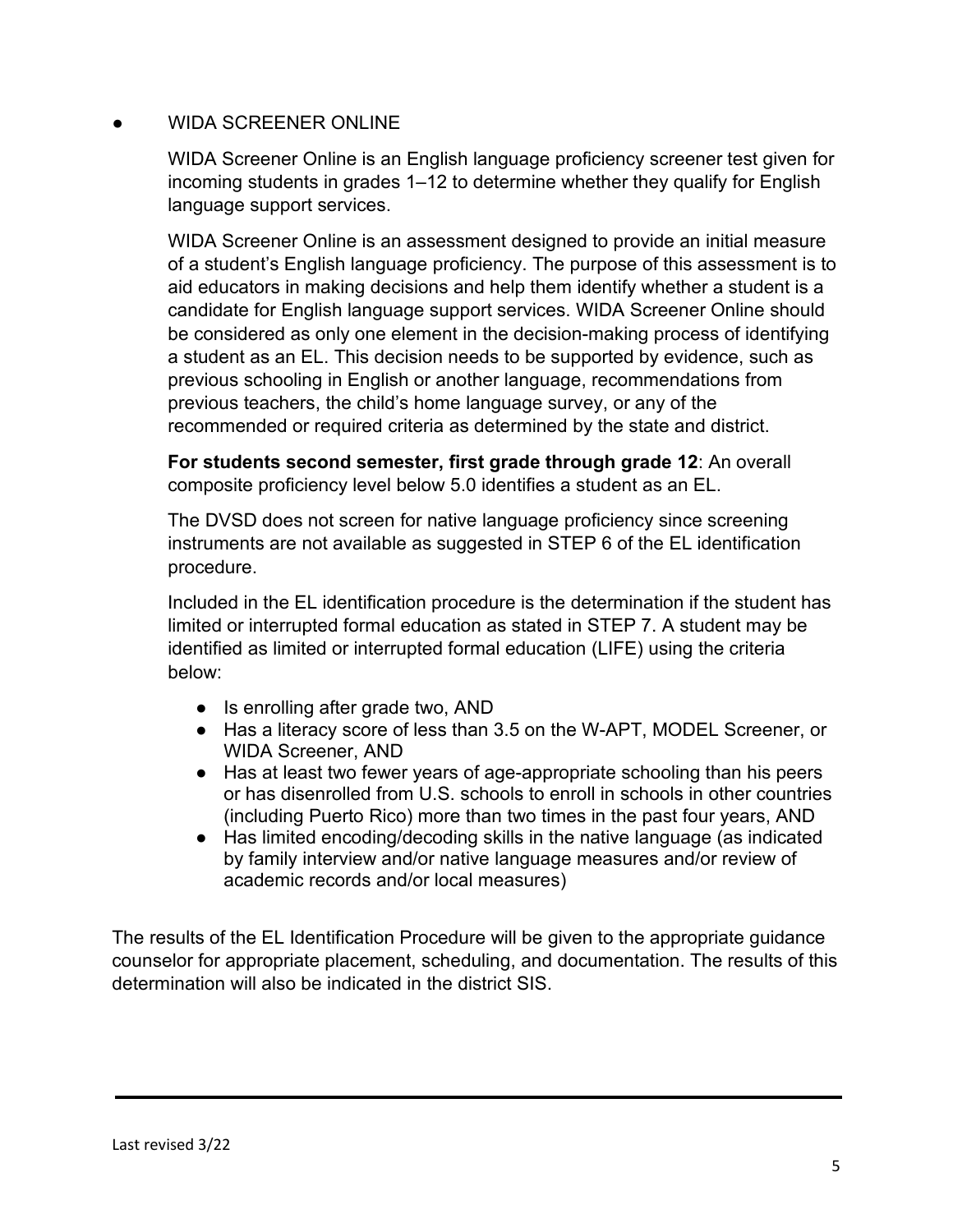# Placement

The guidance counselor will place the K-12 student in the ELD program upon the ELD teacher's recommendation if the student meets the state's ELD entrance criteria. Students identified as an EL will then be placed in an EL specific-English-only LIEP with a trained ELD teacher. Pre-K students identified as Dual Language Learners (DLLs) will be supported by their classroom teacher and will be reassessed at the beginning of kindergarten to determine if the student meets the criteria to be placed in the ELD program in kindergarten.

Parent/Guardian notification of student assessment results and placement in an ELD education program is required within 30 days of the beginning of the school year. When a student is assessed and placed in an ELD education program during the school year; parent/guardian notification is required within 14 days of enrollment. Based on the results of the WIDA Screener for Kindergarten or the WIDA Screener Online, the student is identified as entering (Level 1), emerging (Level 2), developing (Level 3), expanding (Level 4), bridging (Level 5), or reaching (Level 6).

Again, documentation of the EL identification procedure, language assessment results, and placement determination will be maintained in the student's permanent file.

#### Parent Waiver

Parents/Guardians who do not wish for their child to receive any of the ELD programs and services offered to their child must complete the parental waiver, opting out of the program. This OPT-OUT parental waiver will stay in the child's permanent file until the child either reclassifies from the ELD program as determined by the ELD reclassification procedures or the parent/guardian completion of the ELD reinstatement request form. Students who OPT-OUT of the ELD program will be identified in PIMS as parent refusal: Mixed classes with English-Only as the type. All identified ELs, including students with disabilities and those who have refused services, will continue to be administered annual ACCESS assessment during the annual testing window until they meet the reclassification/exit criteria as defined by the state.

# Students with IEPs

The federal government has mandated that all ELs, including those with significant cognitive disabilities, receive language development instruction, unless a parent/guardian has chosen to opt out their child, until they have reached proficiency, as defined by the state (that is, to meet the reclassification/exit criteria). Therefore, the student must continue to be identified as an EL to receive language development instruction and to be administered the annual proficiency assessment. Based on these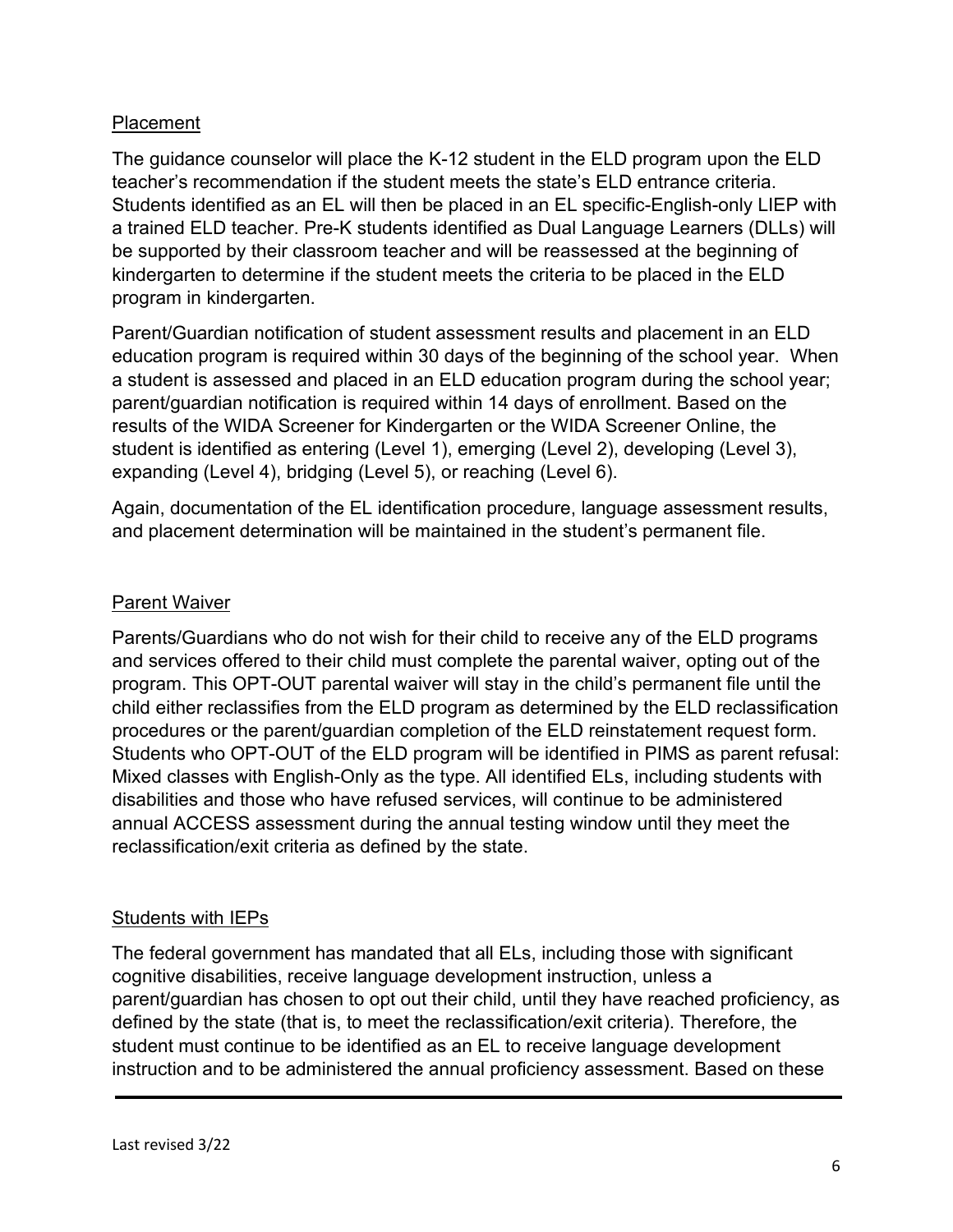individual needs, ELD instruction could range from full inclusion to consultative support. Programs must collaborate to ensure that both the language needs and special education requirements are met. This approach allows the ELD teacher to consult in a regular, planned way with the special education teacher so that the special education teacher can provide appropriate language instruction within the special education classroom rather than pulling the student out for ELD instruction. The ELD and classroom teacher will maintain the ELD consultation log.

ELs identified as special education students may continue to receive ELD services as determined by the student's IEP. The ELD teacher provides ELD instruction, and appropriately qualified special education teachers give special education services. If the multidisciplinary team of school staff determines that the student identified as a primary home language other than English (PHLOTE) student does not pass the language proficiency test due to a learning disability; this will be noted in the student's permanent file, and the student will receive appropriate educational services.

Delaware Valley School District does not place any student in a special education program based on his/her limited English proficiency. The guidelines and time frames for special education are the same for both ELs and non-ELs in accordance with the Individuals with Disabilities Education Act (IDEA). The ELD teacher will be a member of the evaluation team and if a special education placement is recommended, the ELD teacher will become a member of the IEP Team. ELs with disabilities must be given the opportunity to demonstrate their level of proficiency in the English language and must be included in the appropriate annual ACCESS for ELLs language proficiency assessments in all language domains.

For more detailed guidance related to ELs with disabilities, please refer to the Bureau of Special Education website at [www.pattan.net.](http://www.pattan.net/)

# ELD Program Design & Instruction

In the ELD class, English will be presented as the language of instruction in the language-intensive setting. Basic interpersonal communication skills (BICS) and cognitive academic language proficiency (CALP) will be developed. Students will receive quality language instruction in listening, speaking, reading, writing, and critical thinking associated with five content areas. These areas are: English/language arts (ELA), math (MA), science (SC), social studies (SS), and social and instructional language (SI), which incorporates proficiencies needed to deal with the general language of the classroom and the school. The role of the ELD teacher is to develop the necessary language functions to succeed in the core content classes.

ELs will participate in the regular education content classes. The classroom teacher will make adaptations and modifications in the delivery of the content instruction based on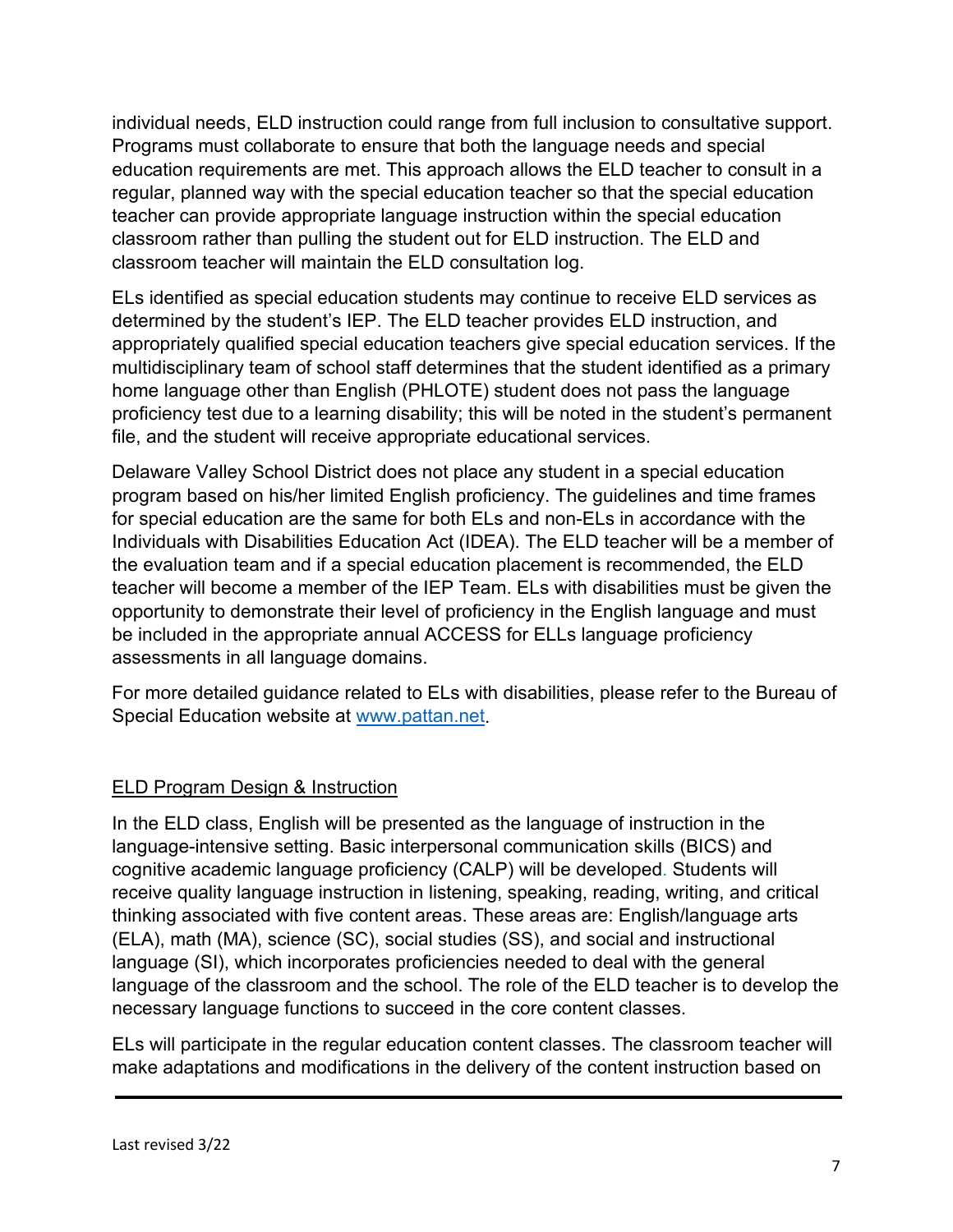the student's language proficiency level, the Pennsylvania English Language Development Standards (PA ELDS), the Pennsylvania Core and Academic Standards along with the WIDA ELD Standards. English language development is to be integrated into all classes taught by non-ELD certified teachers in which ELs are present. Classroom non-ELD teachers are responsible for planning for and including language instruction, as well as supports, modifications, and accommodations, so that ELs are able to have access to the standards to which the course is aligned. ELD takes place daily for the ELs and is delivered by both ELD teachers and non-ELD teachers.

For instruction in the EL specific-English Only type, ELs may be grouped according to language proficiency levels. In other situations, they may be grouped across grade levels. Regardless, instruction is always age and grade appropriate as stated in the planned instruction board approved of the DVSD. The ELD teacher is responsible for providing the grade for this subject. In all classes, ELs are to be graded using the same grading system as all other students. The ELD curriculum developed for the various grade clusters has been designed to prepare ELs for language development and academic success across all content areas.

To ensure academic success, the ELD teacher will employ the effective practices, including, but not limited to, culturally responsive teaching, as well as meaningful and comprehensible access to all content area classes. The ELD teacher, as well as the content teacher, will work together to identify appropriate classroom accommodations that best meet the current language needs of the EL. To help teachers understand what ELs can do at various English proficiency levels, the ELD teacher and content area teachers will use the WIDA Can Do Descriptors to help identify the key uses and language functions. Appropriate accommodations may include but are not limited to: adapted assessments, one-on-one assessments with the teacher or instructional aide, extended time, simplified language, use of manipulatives, frequent checks for comprehension, and/or use of the native language. The ELD teacher and content area teachers may also implement various scaffolding techniques, such as modeling, graphic organizers, prompts, grouping, leveled readers, and/or sentence starters to name a few.

Collaboration amongst the ELD teacher and all content areas is essential to ensure the academic success of the EL. Ample planning time between the ELD teacher and content area teacher should be provided.

#### Integration

The ELs at the Delaware Valley School District are not denied participation in any school sponsored activity for any reason unless they are expelled. The Delaware Valley School District mandates accommodations to instruction for all ELs in the classroom. All services are provided in the least restrictive environment. Students in the ELD program will be integrated with the general education population whenever possible.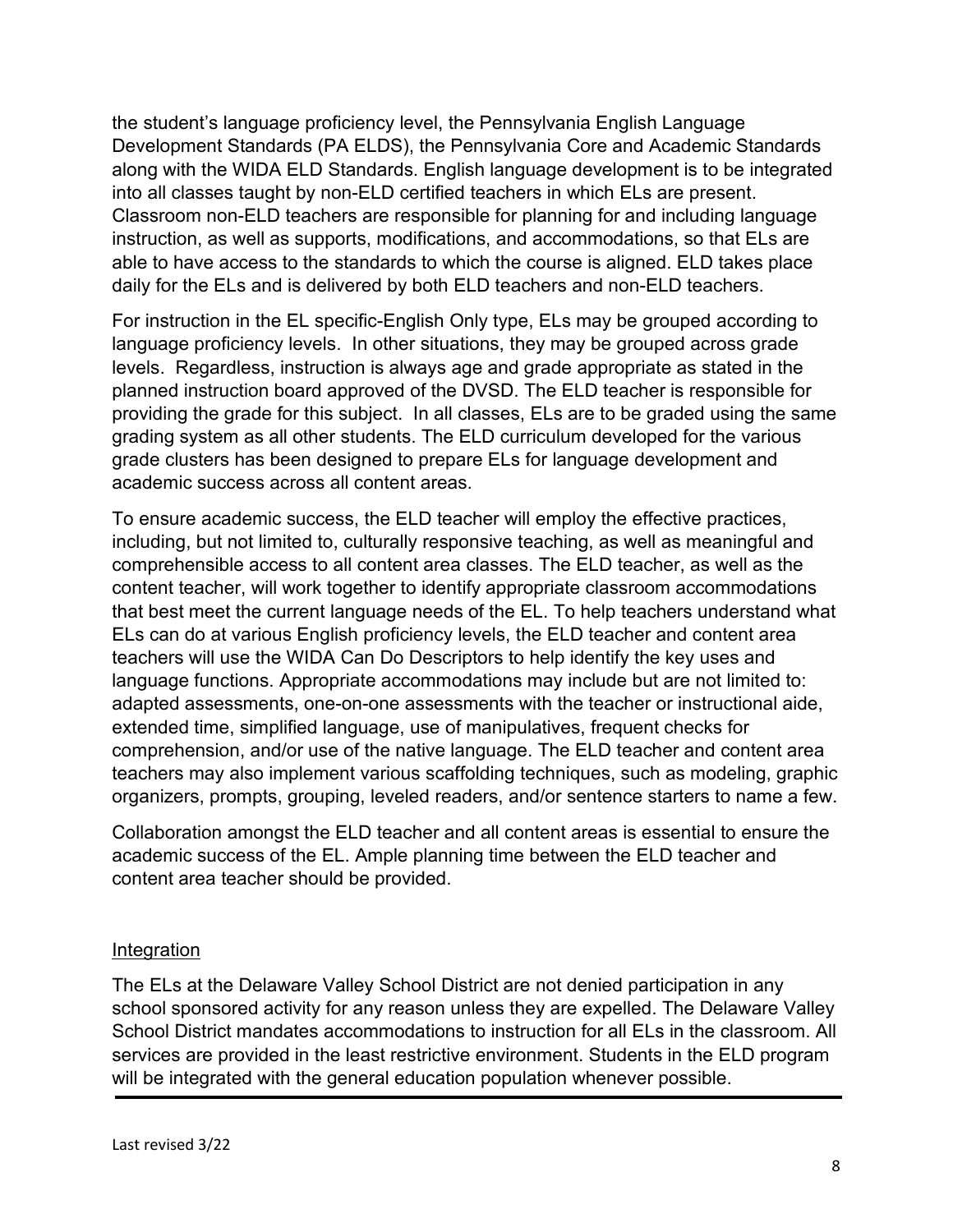In addition, Delaware Valley School District mandates that instructional materials for ELs including access to technology are sufficient in quality and quantity, and comparable in quality and quantity to those provided to non-ELs. Classroom and instructional ELD materials are ordered for each individual building on a yearly basis. Furthermore, the facilities provided to ELs are comparable to those provided to non-ELs.

# Elementary Setting:

At Dingman-Delaware Primary School, Dingman-Delaware Elementary School, Delaware Valley Elementary School, and Shohola Elementary School, ELs are placed in a regular elementary classroom. The student also eats lunch, participates in recess, and attends all specials with his/her peers. Additional activities such as after-school sports, chorus, instrumental groups, yearbook committee, etc. are available for participation by all students, including ELs. ELs are included in all homeroom activities such as field trips and other special events. All teachers are required to provide accommodations regarding instruction, activities, and assessments to meet the language proficiency level of the EL.

#### Secondary Setting:

At Dingman-Delaware Middle School, and Delaware Valley Middle School, ELs have the opportunity to receive art, music, technology education, family consumer science, and physical education with their peers. All content area teachers are required to provide accommodations, regarding instruction, activities, and assessments to meet the language proficiency level of the EL. Just like the other students in the district, the middle school ELs are given the opportunity to participate in all school sponsored activities, clubs, after-school sports, etc.

At Delaware Valley High School, ELs have the opportunity to select electives such as art, business, engineering, family & consumer science, music, technology education, physical education, and world languages along with their peers. In some instances, all students will have to complete the first section of a course before proceeding to the second. All content area teachers are required to provide accommodations, regarding instruction, activities, and assessments to meet the language proficiency level of the EL. Beginning in tenth grade, all ELs are given the opportunity to attend career and technical educational programs with their peers. Extra-curricular activities such as afterschool clubs and sports, are also available.

Within the school day, ELs at the middle school and high school are assigned specific classes with the ELD teacher. Remaining periods are filled with electives and content area courses with their peers. Teachers of these courses are required to provide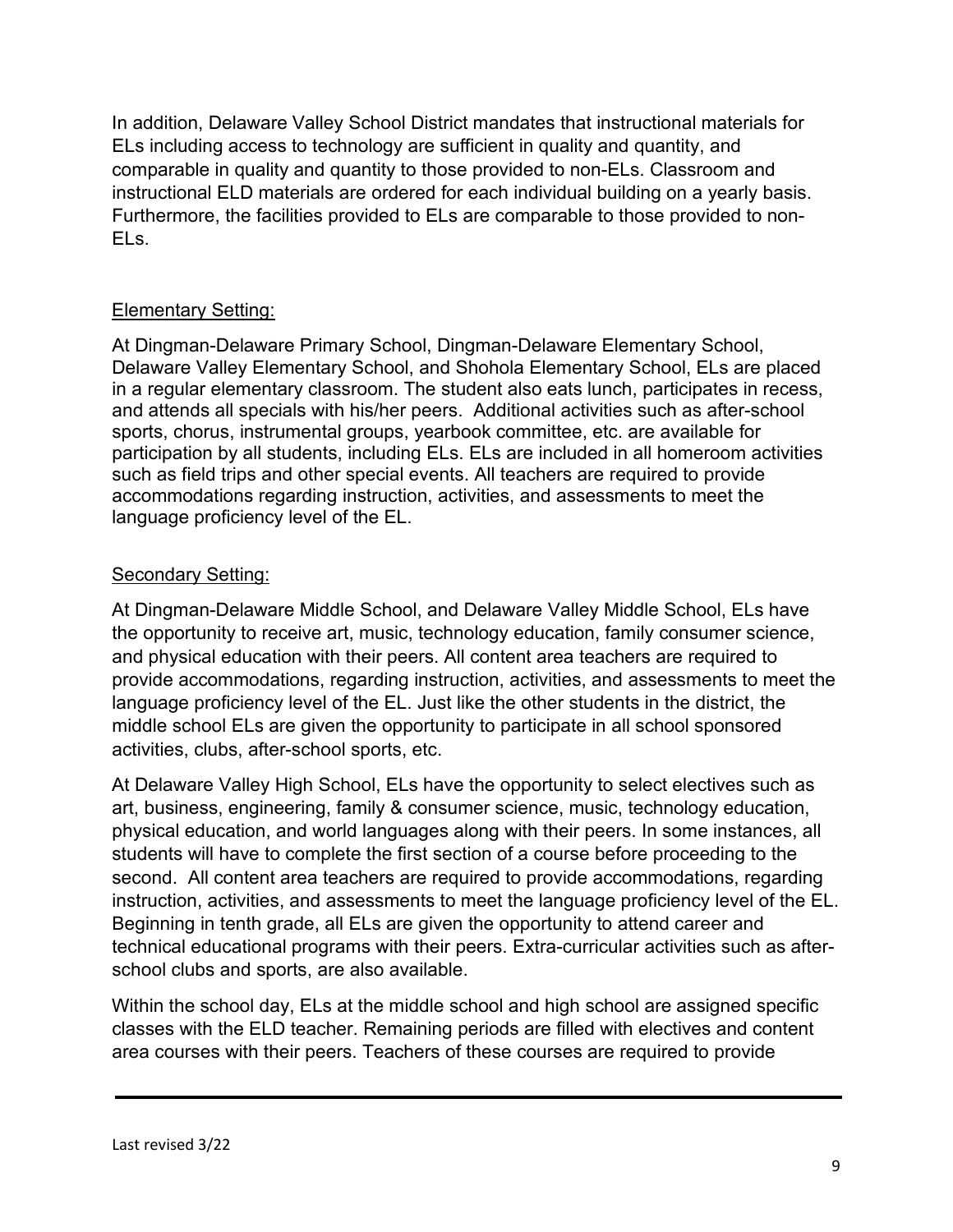accommodations regarding instruction, activities, and assessments to meet the language proficiency level of the EL.

# Alternative Education for Disruptive Youth Program (AEDY)

The in-house AEDY program must provide the same ELD development instruction that was provided while enrolled in the regular education program at the DVSD. AEDY must provide daily ELD instruction provided by the ELD teacher. The ELD instructional program design will be based upon the student's current English proficiency level and instructional needs. It is recommended that instructional for ELs identified as levels 3, 4, or 5 have at least 45-90 minutes of ELD instructional time per week. Newcomers may require additional time. Please see the DVSD EL Plan for additional information.

Collaboration amongst the ELD teacher and the content area teachers of the AEDY program is essential to ensure the academic success of the EL. Ample planning time between the ELD teacher and content area teachers of the AEDY program should be provided. All ELs will be given the opportunity to succeed while placed in the AEDY program. Extra help and guidance should be provided if the student is struggling academically. ELs may resume their extra-curricular activities when they return as a traditional student to the DVSD.

All ELs will be given the opportunity to succeed while placed in the AEDY program. Extra help and guidance should be provided if the EL is struggling academically. ELs may resume their extra-curricular activities when they return as a traditional student to the DVSD.

# Retention/Promotion

A student may not be retained in a grade based solely on his/her lack of English language proficiency.

# GIEP

LIEP and gifted programming are not mutually exclusive. Gifted services do not replace English language development services or vice versa. ELs must be afforded all supports, resources, and programming for which they are eligible. In other words, ELs are eligible for gifted services if they meet GIEP eligibility criteria. Students with a gifted designation are eligible for ELD programming if they are identified as an ELs. There is no waiting period for making a gifted determination for an EL student. A student must not be denied gifted testing or services if he or she is an EL.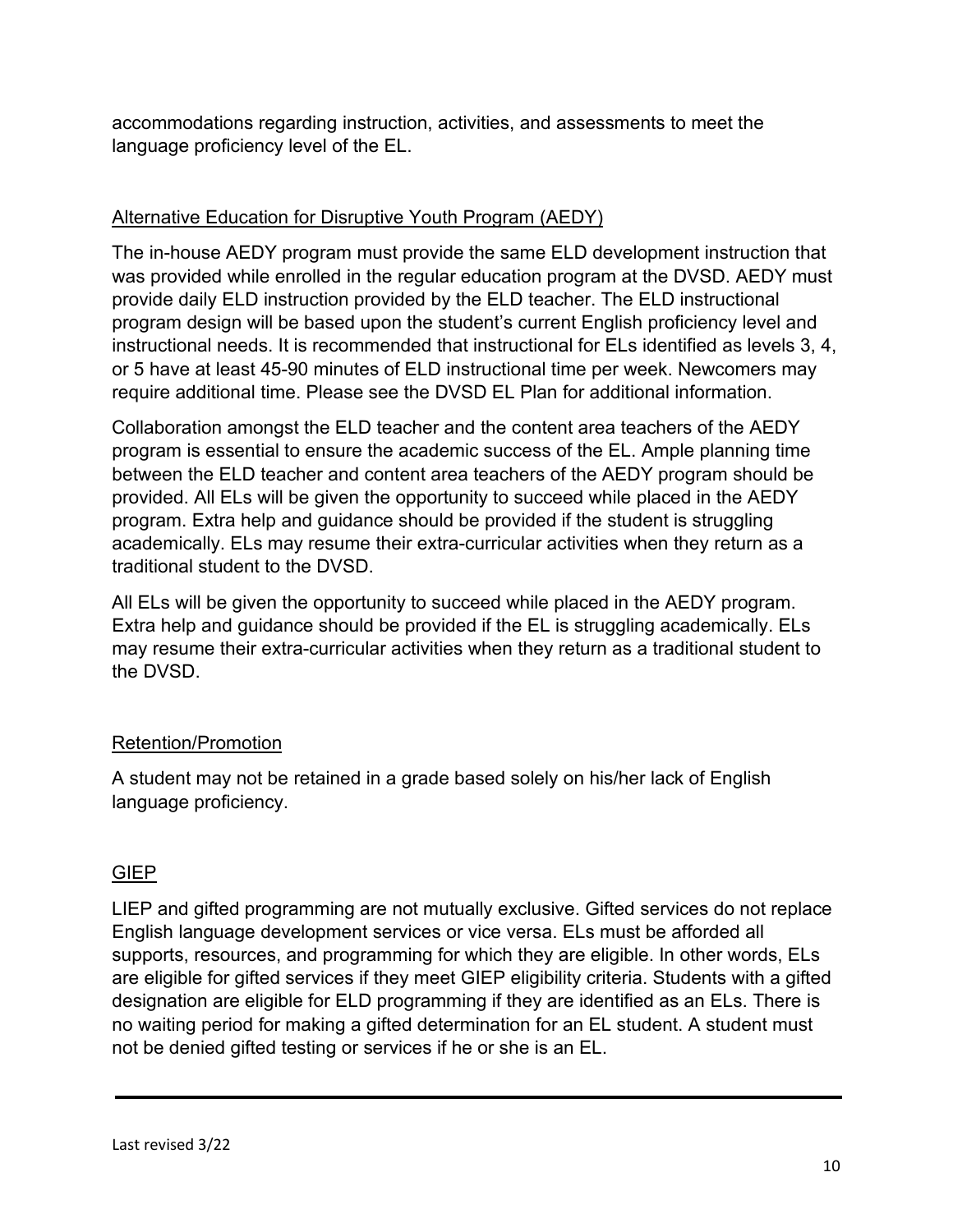# ELD Staff

The ELD teacher(s) in the Delaware Valley School District are highly qualified teachers. Staff development opportunities are provided and encouraged by the district. Staff professional development for teachers on ELD issues is addressed and provided on an annual basis. In addition, the projected ELD enrollment is reviewed annually to ensure adequate staffing. The ELD staff of the DVSD regularly participates in professional development opportunities provided by WIDA.US, the Pennsylvania Department of Education (PDE), IU 20, and the Center for Schools and Communities on topics including but not limited to identification procedures, assessment, instruction, and reclassification procedures.

Over the course of the year, the ELD teacher will be responsible for daily instruction, assessment, monitoring, and serve as a resource to the school's staff regarding appropriate language modification and accommodations. ELD instruction takes place daily throughout the day for ELs and will be delivered by both ELD teachers and non-ELD teachers.

To ensure academic success, the ELD teacher will employ best practices including but not limited to culturally responsive teaching as well as meaningful and comprehensible access to all content area classes. The ELD teacher as well as the content teacher will work together to identify appropriate classroom accommodations that best meet the current language needs of the EL. To help teachers understand what ELs can do at various English proficiency levels, the ELD teacher and content area teachers will use the WIDA Can Do Descriptors to help identify the key uses and language functions. Appropriate accommodations may include, but are not limited to: adapted assessments, one-on-one assessments with the teacher or instructional aide, extended time, simplified language, use of manipulatives, frequent checks for comprehension, and/or use of the native language. The ELD teacher and content area teachers may also implement various scaffolding techniques, such as modeling, graphic organizers, prompts, grouping, leveled readers, and/or sentence starters.

Collaboration amongst the ELD teacher and the content area teachers of all buildings and programs is essential to ensure the academic success of the EL. Key considerations in promoting collaboration amongst the team of teachers, include but are not limited to, providing time for co-planning, establishing clear roles, setting goals and expectations, and identifying resources. Additional information be found in the guide: Supporting English Learner's Success: A Practical Guide for School Administrators, available at [http://www.eslportalpa.info/wp-content/uploads/sites/5/2018/09/ESL-Admin-](http://www.eslportalpa.info/wp-content/uploads/sites/5/2018/09/ESL-Admin-Guide-ADA.pdf)[Guide-ADA.pdf](http://www.eslportalpa.info/wp-content/uploads/sites/5/2018/09/ESL-Admin-Guide-ADA.pdf) .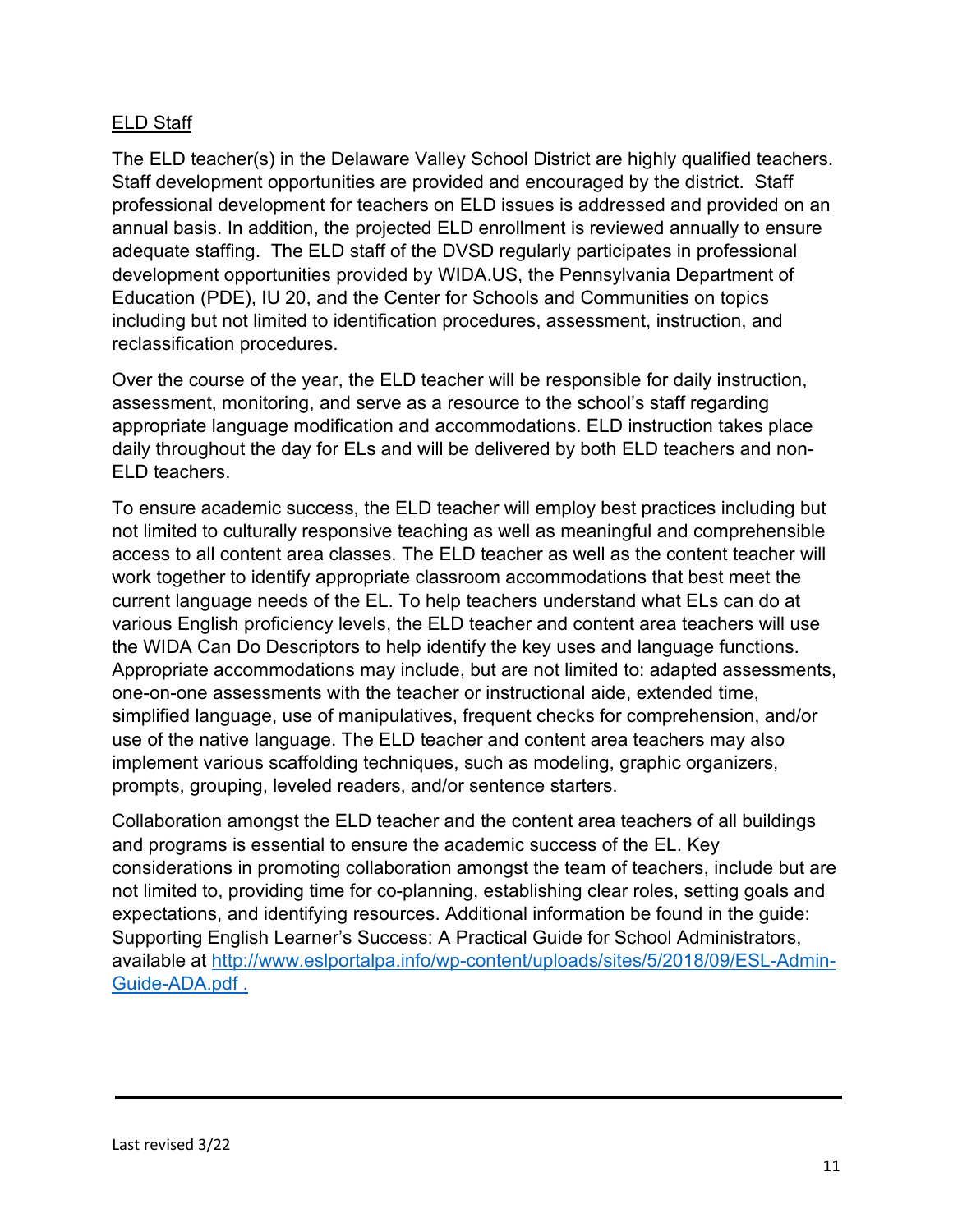#### Assessment of ELs

#### ● **The ACCESS for ELLs**

All identified ELs will be administered the ACCESS for ELLs during the annual testing window. ACCESS for ELLs is a suite of secure, large-scale English language proficiency assessments for kindergarten through grade 12 students who have been identified as ELs. The assessments are grounded in the WIDA English Language Development Standards and given annually in WIDA Consortium member states to monitor student progress in acquiring academic English. For more information on WIDA assessments, visit wida.wisc.edu/assess.

English language proficiency is a measure of the language students use in their interactions with peers and teachers in both instructional and social settings. Language and cognition develop over years, and the path of each individual varies depending on many factors, including age, educational experiences, and personality. With this in mind and to target distinct spaces along the development continuum, the ACCESS for ELLs assessments are divided into grade-level clusters.

Each test, across all grade-level clusters, assesses the four language domains of listening, reading, writing, and speaking. In the listening and reading domain tests, students are presented with items to which they respond by making a selection from limited options. In the writing and speaking domain tests, students are presented with open-ended tasks and construct unique responses. To give students the best opportunity to show what they can do with academic English language, the tests are organized into thematically linked groups of items. This structure minimizes the cognitive leaps students must make as they move from item to item through the test.

Each ACCESS for ELLs assessment has some form of built-in adaptivity, giving students the chance to respond to test content that is challenging enough to allow them to fully demonstrate their English language skills, but not so difficult as to prevent them from showing any skills at all. In ACCESS for ELLs paper version, this adjustment to a student's abilities is accomplished with a tiered test structure. ACCESS for ELLs Online pairs the tiered structure with an adaptive test engine that responds to a student's performance. Kindergarten and Alternate ACCESS for ELLs give students multiple opportunities to respond to each test item and provide multiple points at which test administrators can stop testing as students reach the extent of their current language abilities.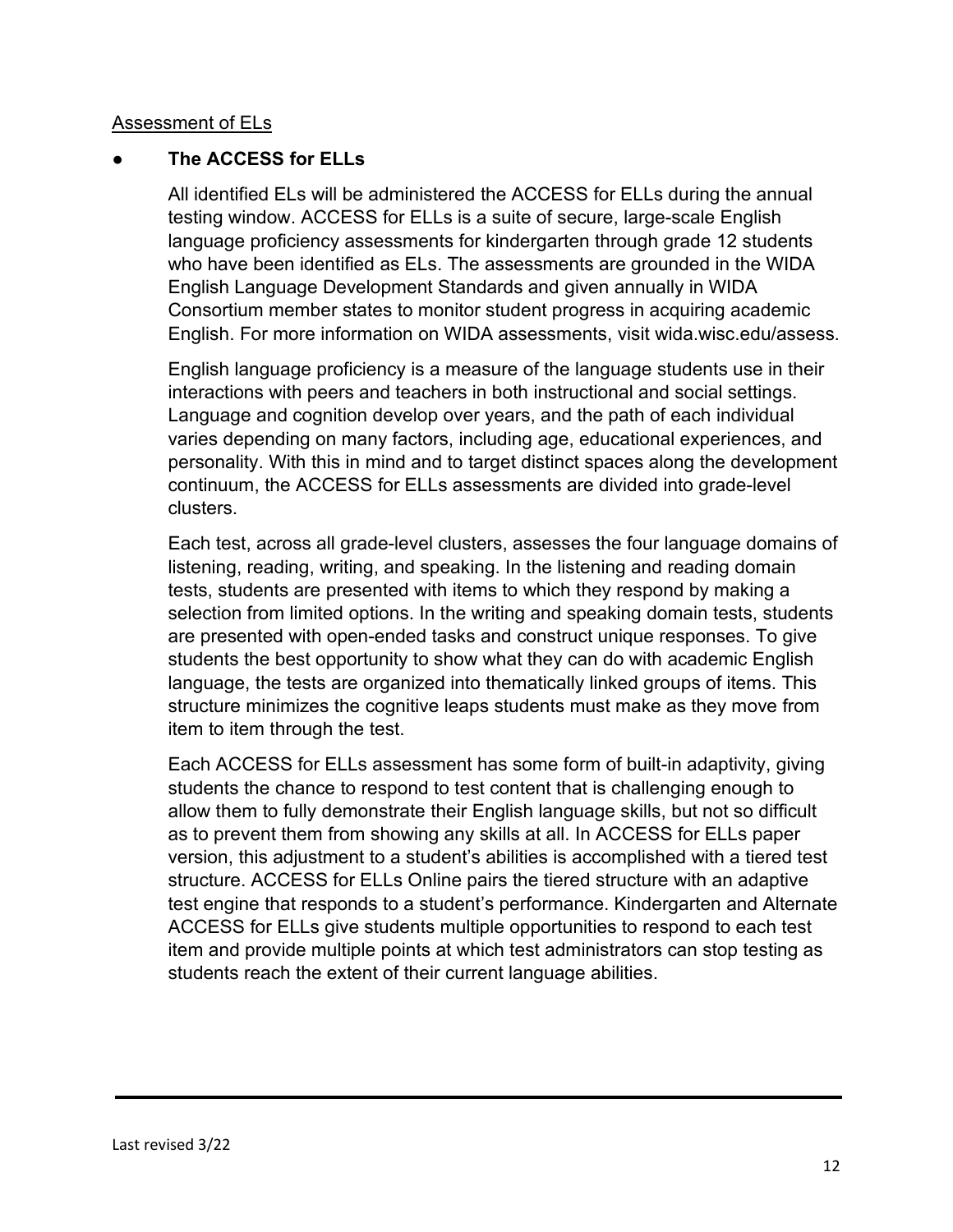# ● **The Alternate ACCESS for ELLs**

The Alternate ACCESS is an assessment of English language proficiency for students in grades 1-12, who are classified as English Learners (ELs) and have significant cognitive disabilities that prevent their meaningful participation in the ACCESS for ELs assessment. Students with significant cognitive disabilities are identified as having one or more of the existing categories of disabilities under the IDEA (e.g.; intellectual disabilities, autism, traumatic brain injury, multiple disabilities, etc.) Their cognitive impairments may prevent them from attaining grade level achievement standards. It must be stated in the student's IEP that they will be given the Alternate ACCESS for ELLs.

# **Checklist for the Alternate ACCESS for ELs**

- The student has been classified as an EL
- The student has a significant cognitive disability and is eligible for Special Education services under IDEA
- The student is in an alternate curriculum aligned with their state's academic standards and is or will be participating in the state–wide alternate accountability assessment (PASA)**.**

# Reclassification: Active to Former EL Status

EL status of students K-12 for the current school year must be determined by September 30 and reported in the student management system (PIMS) October District and school enrollment collection snapshot (unless otherwise stated by PDE).

# **Reclassification Regarding ELs without Disabilities:**

To determine reclassification status, the ACCESS for ELLs and the language use inventory together produce a single score. If that score exceeds the state-defined threshold, then the student is eligible to be reclassified.

Two language use inventories must be completed. An ELD teacher must complete one of the inventories when able. The other inventory may be completed by a single content teacher or a team of content teachers. In cases in which an ELD teacher cannot complete an inventory (e.g. students whose parents have refused services and who are not seen by an ELD teacher, or ELs in higher proficiency levels who do not work with an ELD teacher regularly), both inventories may be completed by content teachers or teams of teachers. If only one teacher can accurately complete the inventory (e.g. elementary classes in which the classroom teacher is ELD certified and provides both content and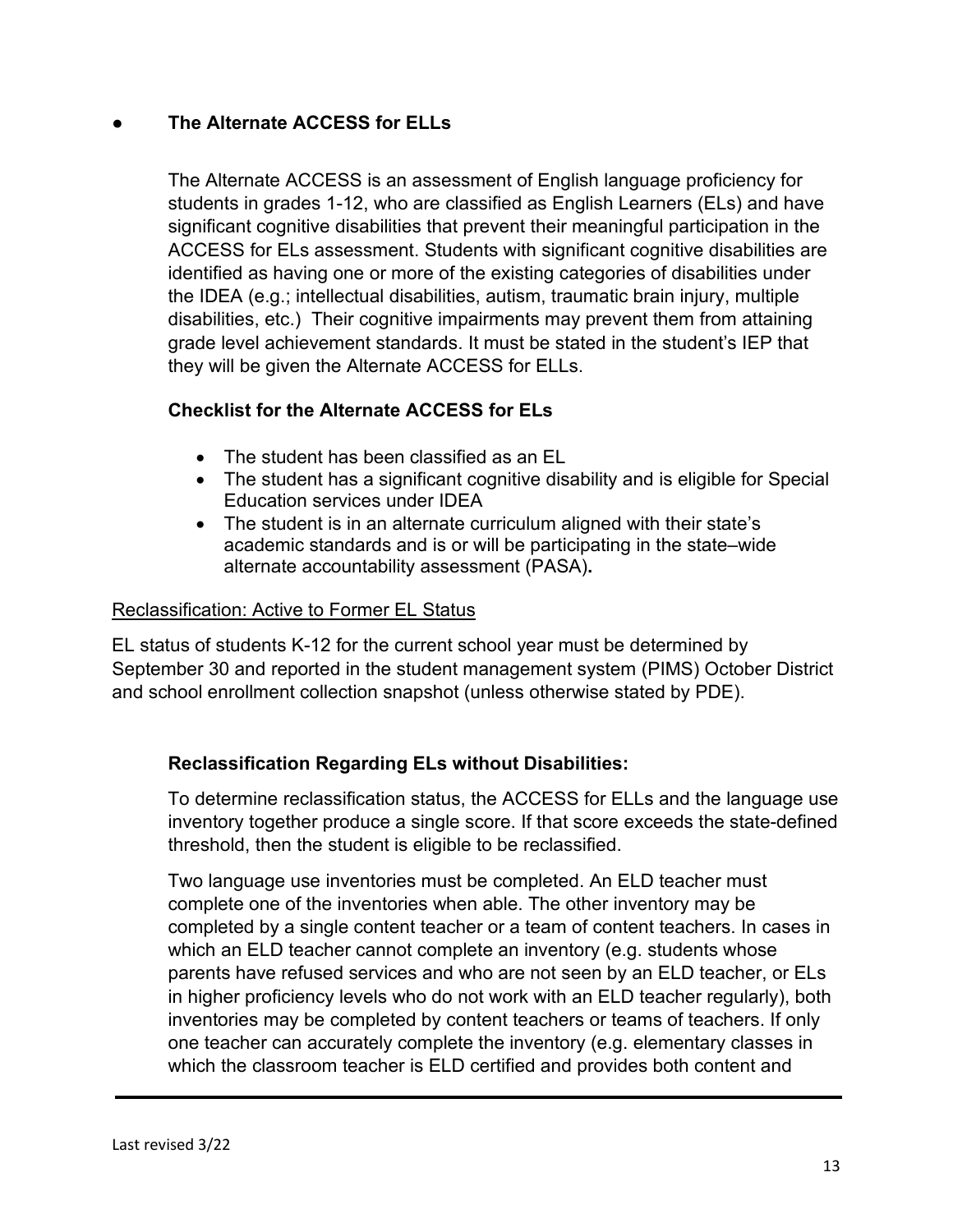language instruction and there is no other teacher or administrator who can accurately complete the inventory), one inventory may be completed and the single score is multiplied by two. The two inventories do not need to agree. Each language use inventory produces a single score and the sum of the two inventory scores is added to the ACCESS for ELLs points assigned to determine if the student meets the minimum threshold for reclassification.

The language use inventories must be completed prior to the release of ACCESS scores each year for students who, based on teacher input and previous ACCESS scores, are likely to reach the threshold. Once ACCESS scores are released, the score points are added to the inventory points to determine if students are eligible to be reclassified.

When this reclassification score is equal to or greater than the cutoff, then a student should be reclassified. However, if there is compelling evidence to suggest that a student should remain identified as an EL when his/her score exceeds the cutoff, and this evidence is documented along with the ACCESS for ELLs® score report and language use inventory forms, then the EL status may be retained.

For reclassification of ELs with disabilities, whether ACCESS for ELLs or the Alternate ACCESS for ELLs, please see the appropriate procedures as stated in the PDE policy: state required Reclassification, Monitoring, Re-designation of English Learners (ELs).

# **Reclassification Regarding ELs with Disabilities:**

# **ELs with Disabilities** - taking the ACCESS for ELLs

An EL with a disability may be considered for reclassification if:

- the student has an IEP, AND
- the student has been continuously enrolled in an ELD/bilingual education program for at least four years, AND
- the student's overall composite proficiency level score on the ACCESS for ELLs has not increased by more than 10% at any point or total over the three most recent testing cycles, AND
- the IEP team, with input from an ELD education professional, recommends reclassification.

# **ELs with Disabilities -** taking the Alternate ACCESS for ELLs

An EL who is deemed eligible for the Alternate ACCESS for ELLs may be considered for reclassification when: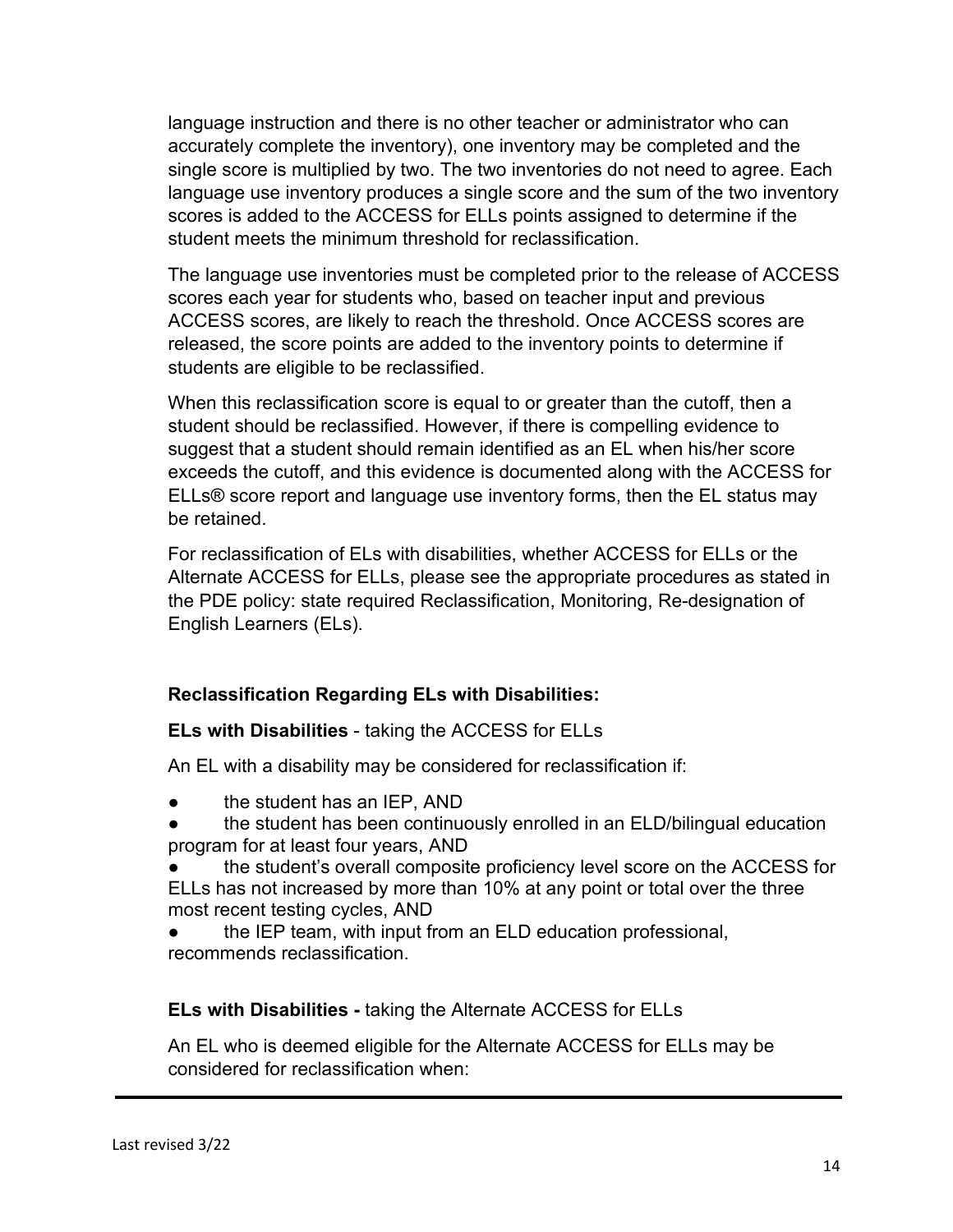the student achieves a score of at least P2 on two consecutive administrations of the test OR achieves the same score for three consecutive administrations of the test, AND

the IEP team, with input from an ELD education professional, recommends reclassification.

Although language use inventories are not required for ELs with disabilities as part of the reclassification process, teachers should consider completing them in cases where it is appropriate as a way to document language proficiency at the time of reclassification for future references, if needed.

# Monitoring of FELs

● **Active Monitoring Period – first two years after reclassification** A student who has been reclassified as a Former English Learner (FEL) and has exited the ELD program will be monitored formally for two years. The ELD teacher will be responsible for monitoring the EL. Student monitoring will occur formally at the end of each marking period and informally throughout the year. The ELD teacher will distribute and collect the ELD monitoring form from the student's content area teachers. The ELD Monitoring Form will be placed in the student's permanent file. If the student receives a failing grade for one marking period, the ELD teacher and the guidance counselor will meet with the student to determine the reason for the failure and suggest possible solutions. If the student receives a failing grade for two marking periods, a plan of action will be formulated. In high school, the student may lose an elective and be placed in ELD Academic Support. The student will not receive credit toward graduation in this program. In middle school and elementary school, the teacher will work with the administration to find additional time where the ELD teacher can work with the student.

# ● **Additional Monitoring Period – third and fourth years after reclassification**

FELs will be monitored for a period of two years after reclassification strictly by reporting FELs to the state for an additional two years. ELD services are not provided during this period and students are not monitored by an ELD teacher.

# Redesignation of Former ELs

If it is determined during the active monitoring phase that an EL is struggling academically as a result of persistent language barriers, then the district must have plans in place to re-designate that former EL as an active EL and re-enroll him/her in